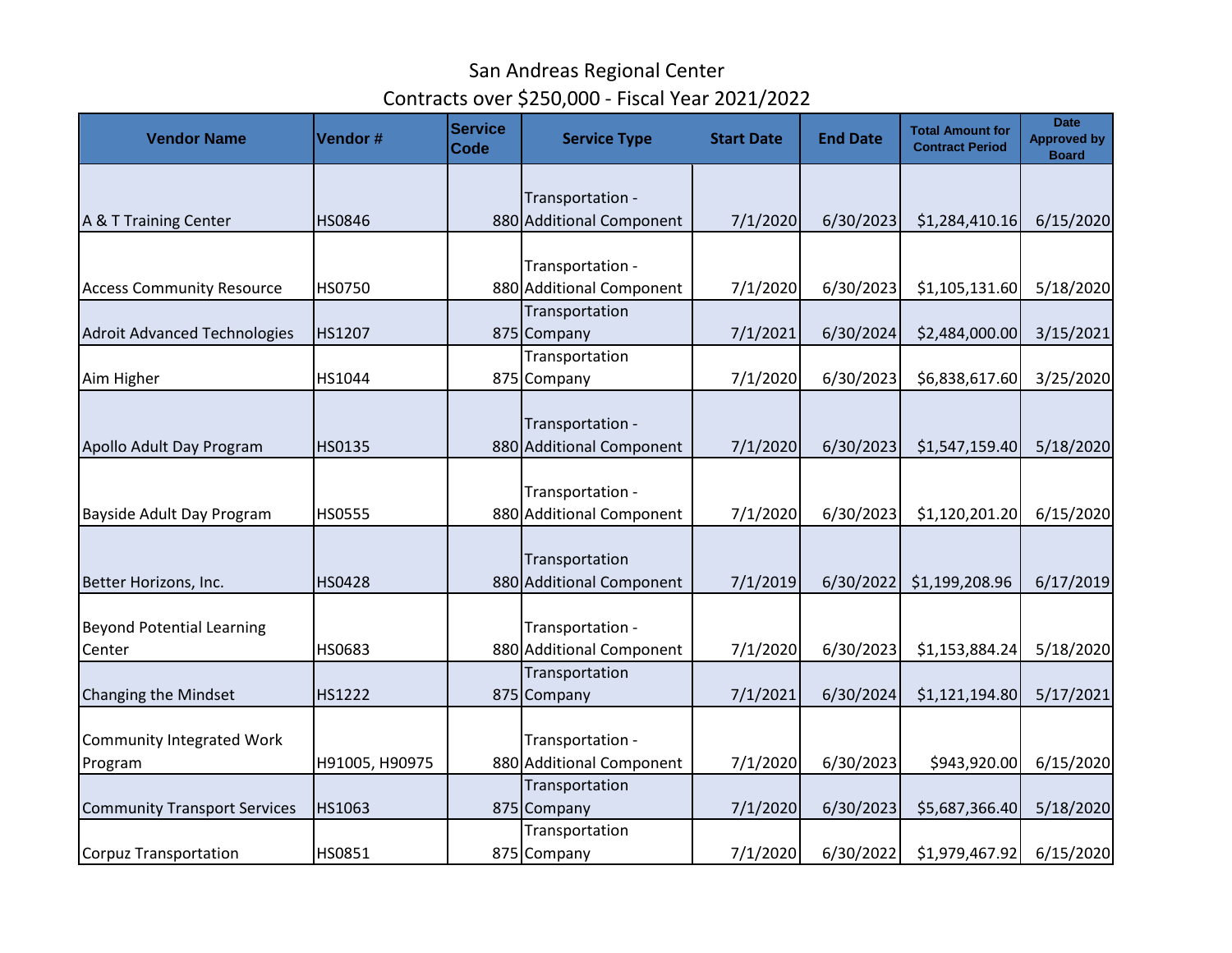| <b>Vendor Name</b>               | Vendor#         | <b>Service</b><br><b>Code</b> | <b>Service Type</b>                          | <b>Start Date</b> | <b>End Date</b> | <b>Total Amount for</b><br><b>Contract Period</b> | <b>Date</b><br><b>Approved by</b><br><b>Board</b> |
|----------------------------------|-----------------|-------------------------------|----------------------------------------------|-------------------|-----------------|---------------------------------------------------|---------------------------------------------------|
|                                  |                 |                               |                                              |                   |                 |                                                   |                                                   |
| <b>Creative Mind Day Program</b> | HS0765, HS0812  |                               | Transportation -<br>880 Additional Component | 7/1/2020          | 6/30/2023       | \$491,169.90                                      | 6/15/2020                                         |
| Danny's Angel LLC dba River of   |                 |                               | Transportation                               |                   |                 |                                                   |                                                   |
| Life                             | HS1230          |                               | 875 Company                                  | 9/1/2020          | 6/30/2022       | \$1,312,311.00                                    | 8/17/2020                                         |
|                                  |                 |                               | Transportation                               |                   |                 |                                                   |                                                   |
| <b>First Transit</b>             | HS0669          |                               | 875 Company                                  | 7/1/2021          | 6/30/2022       | \$3,036,386.40                                    | 6/21/2021                                         |
|                                  |                 |                               |                                              |                   |                 |                                                   |                                                   |
| Friends of Children with Special |                 |                               | Transportation -                             |                   |                 |                                                   |                                                   |
| <b>Needs</b>                     | ZS1039          |                               | 880 Additional Component                     | 7/1/2020          | 6/30/2023       | \$798,150.60                                      | 6/15/2020                                         |
|                                  |                 |                               |                                              |                   |                 |                                                   |                                                   |
|                                  |                 |                               | Transportation -                             |                   |                 |                                                   |                                                   |
| <b>Greater Opportunities</b>     | HS0182          |                               | 880 Additional Component                     | 7/1/2019          | 6/30/2022       | \$1,194,307.20                                    | 3/25/2020                                         |
|                                  |                 |                               | Transportation                               |                   |                 |                                                   |                                                   |
| <b>Greater Tomorrow</b>          | HS0261          |                               | 880 Additional Component                     | 7/1/2019          | 6/30/2022       | \$891,154.86                                      | 6/17/2019                                         |
|                                  |                 |                               |                                              |                   |                 |                                                   |                                                   |
|                                  |                 |                               | Transportation -                             |                   |                 |                                                   |                                                   |
| <b>Green Oak</b>                 | <b>HS0848</b>   |                               | 880 Additional Component                     | 7/1/2020          | 6/30/2023       | \$618,300.72                                      | 5/18/2020                                         |
|                                  | H75572, HS0271, |                               |                                              |                   |                 |                                                   |                                                   |
|                                  | ZS0580, ZS0581, |                               |                                              |                   |                 |                                                   |                                                   |
|                                  | ZS0582, ZS0615, |                               |                                              |                   |                 |                                                   |                                                   |
|                                  | ZS0616, HS0362, |                               |                                              |                   |                 |                                                   |                                                   |
|                                  | ZS0488, HS1049, |                               |                                              |                   |                 |                                                   |                                                   |
|                                  | HS1050, ZS0998, |                               |                                              |                   |                 |                                                   |                                                   |
|                                  | ZS0999, ZS1014, |                               |                                              |                   |                 |                                                   |                                                   |
|                                  | ZS1020, ZS1021, |                               |                                              |                   |                 |                                                   |                                                   |
|                                  | ZS1031, ZS1166, |                               | Transportation -                             |                   |                 |                                                   |                                                   |
| <b>Hope Services</b>             | ZS1172          |                               | 880 Additional Component                     | 7/1/2020          | 6/30/2022       | \$6,355,170.24]                                   | 6/15/2020                                         |
| <b>Housing Choices Coalition</b> | HS0103          |                               | 101 Housing Services                         | 7/1/2021          | 6/30/2024       | \$722,448.00                                      | 2/17/2021                                         |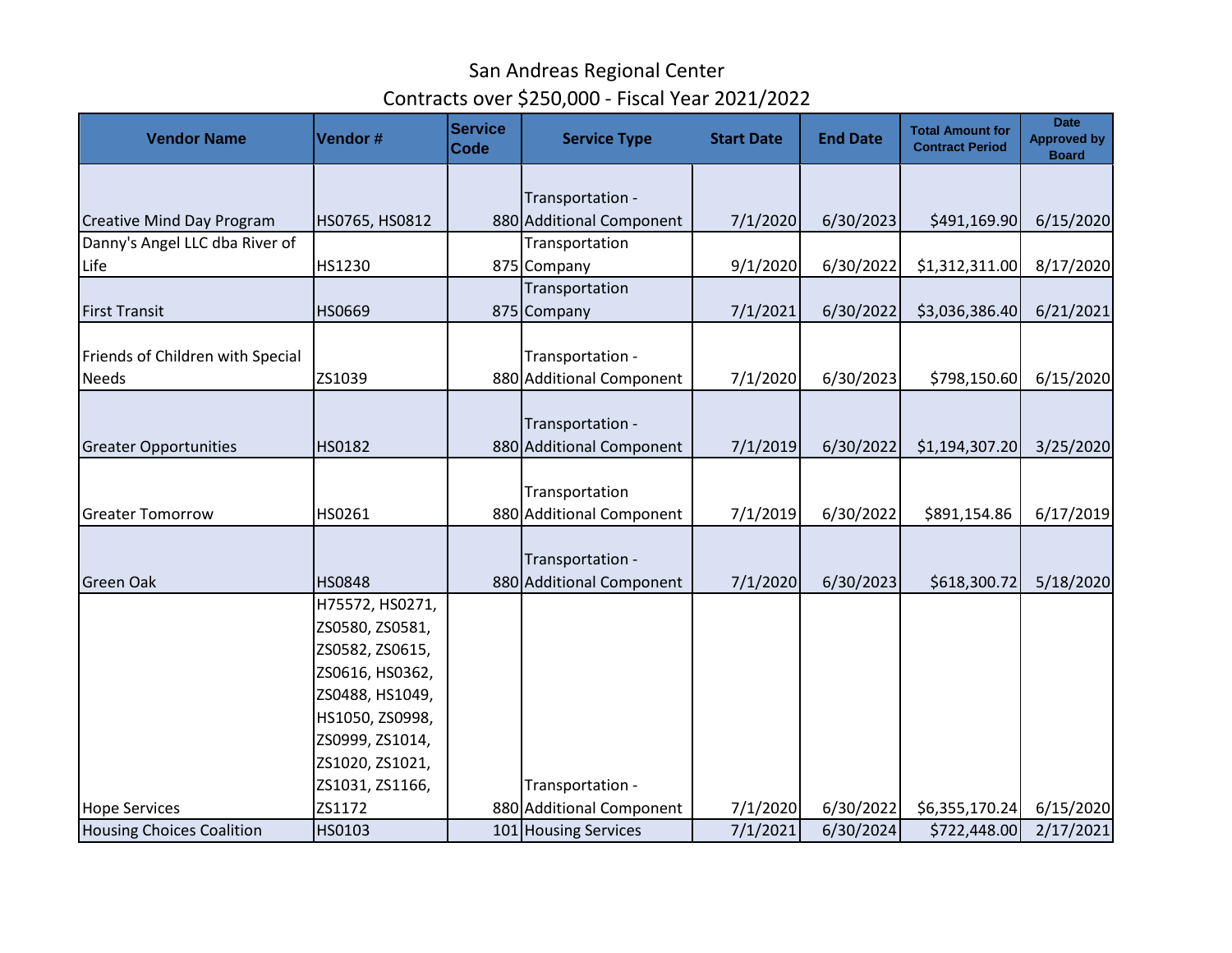| <b>Vendor Name</b>                       | Vendor#                                      | <b>Service</b><br><b>Code</b> | <b>Service Type</b>                                                                                    | <b>Start Date</b> | <b>End Date</b> | <b>Total Amount for</b><br><b>Contract Period</b> | <b>Date</b><br><b>Approved by</b><br><b>Board</b> |
|------------------------------------------|----------------------------------------------|-------------------------------|--------------------------------------------------------------------------------------------------------|-------------------|-----------------|---------------------------------------------------|---------------------------------------------------|
|                                          |                                              |                               | Start-up Funds (2022-                                                                                  |                   |                 |                                                   |                                                   |
|                                          |                                              |                               | 3) - Mulitfamily, King                                                                                 |                   |                 |                                                   |                                                   |
| Housing Choices Coalition, Inc.          | HS0103                                       |                               | 999 City                                                                                               | 5/16/2022         | 6/30/2022       | \$1,000,000.00                                    | 5/16/2022                                         |
| I Can Too! Learning Center, LLC          | ZS0797                                       |                               | 56 Early Start Assessment                                                                              | 7/1/2021          | 6/30/2022       | \$955,429.74                                      | 2/17/2021                                         |
|                                          |                                              |                               | Transporation                                                                                          |                   |                 |                                                   |                                                   |
| <b>Laurel Street</b>                     | HS0281                                       |                               | 880 Additional Component                                                                               | 7/1/2019          | 6/30/2022       | \$969,679.08                                      | 6/17/2019                                         |
|                                          |                                              |                               | Transportation                                                                                         |                   |                 |                                                   |                                                   |
| Leftridge                                | HS1060                                       |                               | 875 company                                                                                            | 7/1/2019          | 6/30/2022       | \$5,926,789.23                                    | 6/17/2019                                         |
|                                          |                                              |                               | Transportation -                                                                                       |                   |                 |                                                   |                                                   |
| Lights of Hope                           | ZS1210                                       |                               | 880 Additional Component                                                                               | 1/1/2020          | 6/30/2022       | \$1,658,760.00                                    | 6/15/2020                                         |
|                                          |                                              |                               | <b>Specialized Therapuetic</b><br>Services (Dentistry-                                                 |                   |                 |                                                   |                                                   |
| Marylinn Reinhardt, DDS                  | ZS0427                                       |                               | 117 Conscious Sedation)                                                                                | 7/1/2021          | 6/30/2022       | \$262,438.12                                      | 3/15/2021                                         |
|                                          |                                              |                               | <b>Specialized Therapuetic</b><br>Services (Dentistry-<br>General Anesthesia &<br>IV Sedation) - Santa |                   |                 |                                                   |                                                   |
| Marylinn Reinhardt, DDS                  | ZS0427                                       |                               | 117 Clara County                                                                                       | 7/1/2021          | 6/30/2022       | \$678,100.80                                      | 3/15/2021                                         |
| <b>Mission Bay Works</b>                 | HS0383, ZS0464,<br>HS0685, HS0968,<br>ZS0611 |                               | Transportation -<br>880 Additional Component                                                           | 7/1/2020          | 6/30/2022       | \$6,410,707.20                                    | 6/15/2020                                         |
| MMS Behavioral Day Program,              |                                              |                               | Transportation -                                                                                       |                   |                 |                                                   |                                                   |
| Inc.                                     | HS0277                                       |                               | 880 Additional Component                                                                               | 7/1/2020          | 6/30/2022       | \$632,564.40                                      | 6/15/2020                                         |
| Multiple Intelligence Training<br>Center | HS0153                                       |                               | Transportation -<br>880 Additional Component                                                           | 7/1/2020          | 6/30/2022       | \$938,041.20                                      | 6/15/2020                                         |
|                                          |                                              |                               |                                                                                                        |                   |                 |                                                   |                                                   |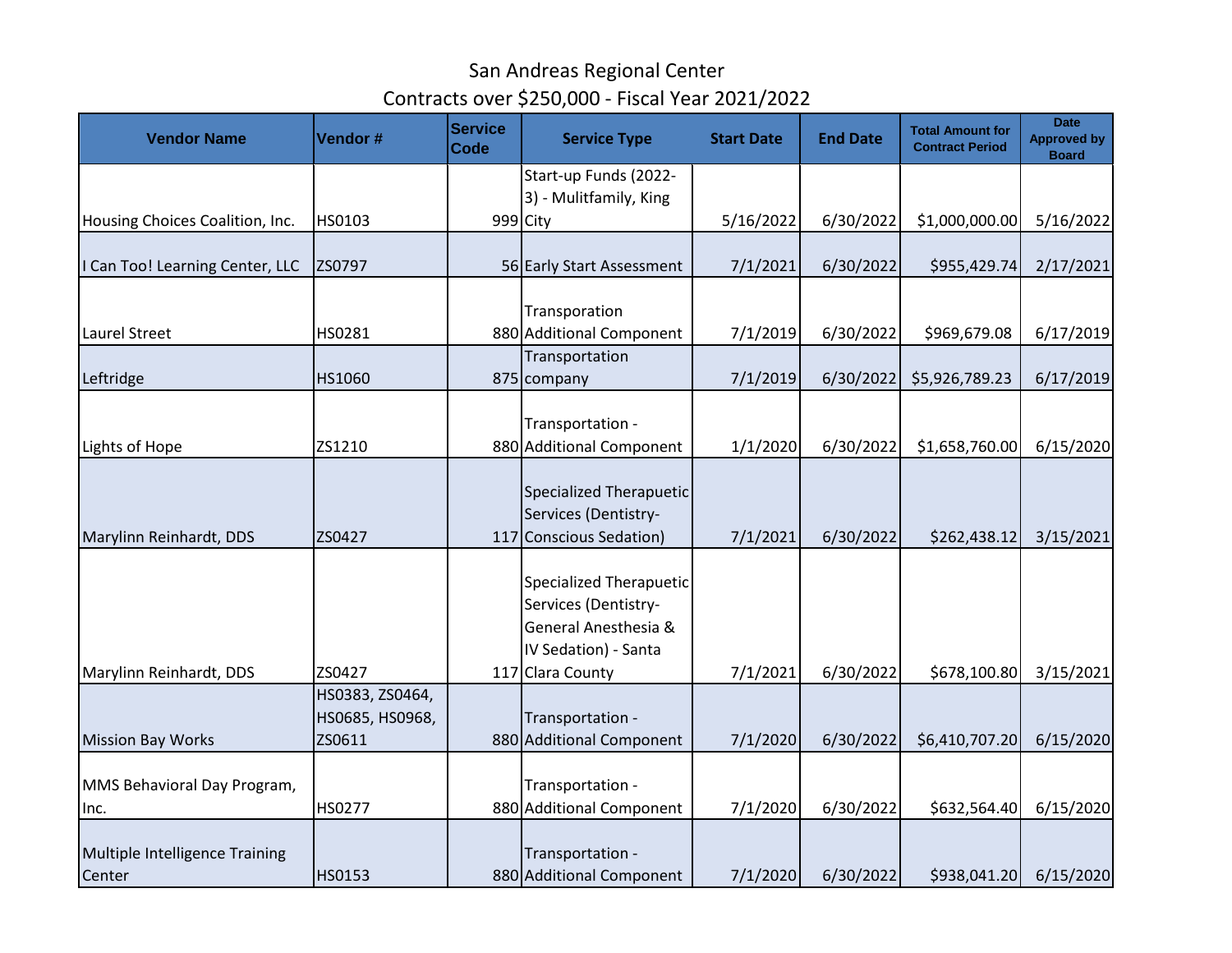| <b>Vendor Name</b>                      | Vendor#         | <b>Service</b><br><b>Code</b> | <b>Service Type</b>                       | <b>Start Date</b> | <b>End Date</b> | <b>Total Amount for</b><br><b>Contract Period</b> | <b>Date</b><br><b>Approved by</b><br><b>Board</b> |
|-----------------------------------------|-----------------|-------------------------------|-------------------------------------------|-------------------|-----------------|---------------------------------------------------|---------------------------------------------------|
|                                         |                 |                               |                                           |                   |                 |                                                   |                                                   |
| <b>New Perspectives</b>                 | ZS0943 ZS1038   |                               | Transporation<br>880 Additional Component | 7/1/2019          | 6/30/2022       | \$1,078,271.28                                    | 6/17/2019                                         |
|                                         |                 |                               |                                           |                   |                 |                                                   |                                                   |
|                                         | ZS0943, ZS1038, |                               | Transportation -                          |                   |                 |                                                   |                                                   |
| <b>New Perspectives</b>                 | ZS1142          |                               | 880 Additional Component                  | 7/1/2019          | 6/30/2022       | \$2,134,294.20                                    | 2/19/2020                                         |
|                                         |                 |                               | Transportation -                          |                   |                 |                                                   |                                                   |
| <b>Options for All</b>                  | H82946          |                               | 880 Additional Component                  | 7/1/2020          | 6/30/2022       | \$264,446.64                                      | 6/15/2020                                         |
|                                         |                 |                               | Transportation                            |                   |                 |                                                   |                                                   |
| Outbound                                | HS1026          |                               | 875 Company                               | 7/1/2019          | 6/30/2022       | \$5,642,654.40                                    | 6/17/2019                                         |
|                                         |                 |                               | Transportation                            |                   |                 |                                                   |                                                   |
| Outbound Transportation                 | HS1026          |                               | 875 Company                               | 7/1/2019          | 6/30/2022       | \$9,437,989.20                                    | 3/15/2021                                         |
|                                         |                 |                               | Transportation -                          |                   |                 |                                                   |                                                   |
| Piedmont Adult Day Program              | HS0618          |                               | 880 Additional Component                  | 7/1/2020          | 6/30/2022       | \$888,112.80                                      | 6/15/2020                                         |
| <b>R&amp;D Transportation Services,</b> |                 |                               |                                           |                   |                 |                                                   |                                                   |
| Inc.                                    | H88929          |                               | 883 Transportation Broker                 | 7/1/2021          | 6/30/2023       | 1,905,787.80                                      | 5/17/2021                                         |
| Santa Clara County Office of            |                 |                               |                                           |                   |                 |                                                   |                                                   |
| Education                               | ZS0027          |                               | 56 Early Start Assessment                 | 7/1/2021          | 6/30/2022       | \$1,007,359.67                                    | 6/21/2021                                         |
|                                         | HS0005, HS0233, |                               |                                           |                   |                 |                                                   |                                                   |
|                                         | HS0367, H10740, |                               |                                           |                   |                 |                                                   |                                                   |
|                                         | HS0294, HS0295, |                               |                                           |                   |                 |                                                   |                                                   |
|                                         | HS0311, HS0913, |                               |                                           |                   |                 |                                                   |                                                   |
|                                         | HS0914, HS0915, |                               |                                           |                   |                 |                                                   |                                                   |
|                                         | HS0931, HS0966, |                               |                                           |                   |                 |                                                   |                                                   |
|                                         | H36667, HS0049, |                               |                                           |                   |                 |                                                   |                                                   |
|                                         | H18756, HS0145, |                               |                                           |                   |                 |                                                   |                                                   |
|                                         | HS0146, HS0147, |                               | Transportation -                          |                   |                 |                                                   |                                                   |
| <b>Social Vocational Services</b>       | HS0674, HS0675  |                               | 880 Additional Component                  | 7/1/2020          | 6/30/2022       | \$6,308,311.20                                    | 6/15/2020                                         |
|                                         |                 |                               |                                           |                   |                 |                                                   |                                                   |
| Stars Bay Area, Inc.                    | ZS0971          |                               | 56 Early Start Assessment                 | 7/1/2021          | 6/30/2022       | \$782,324.00                                      | 2/17/2021                                         |